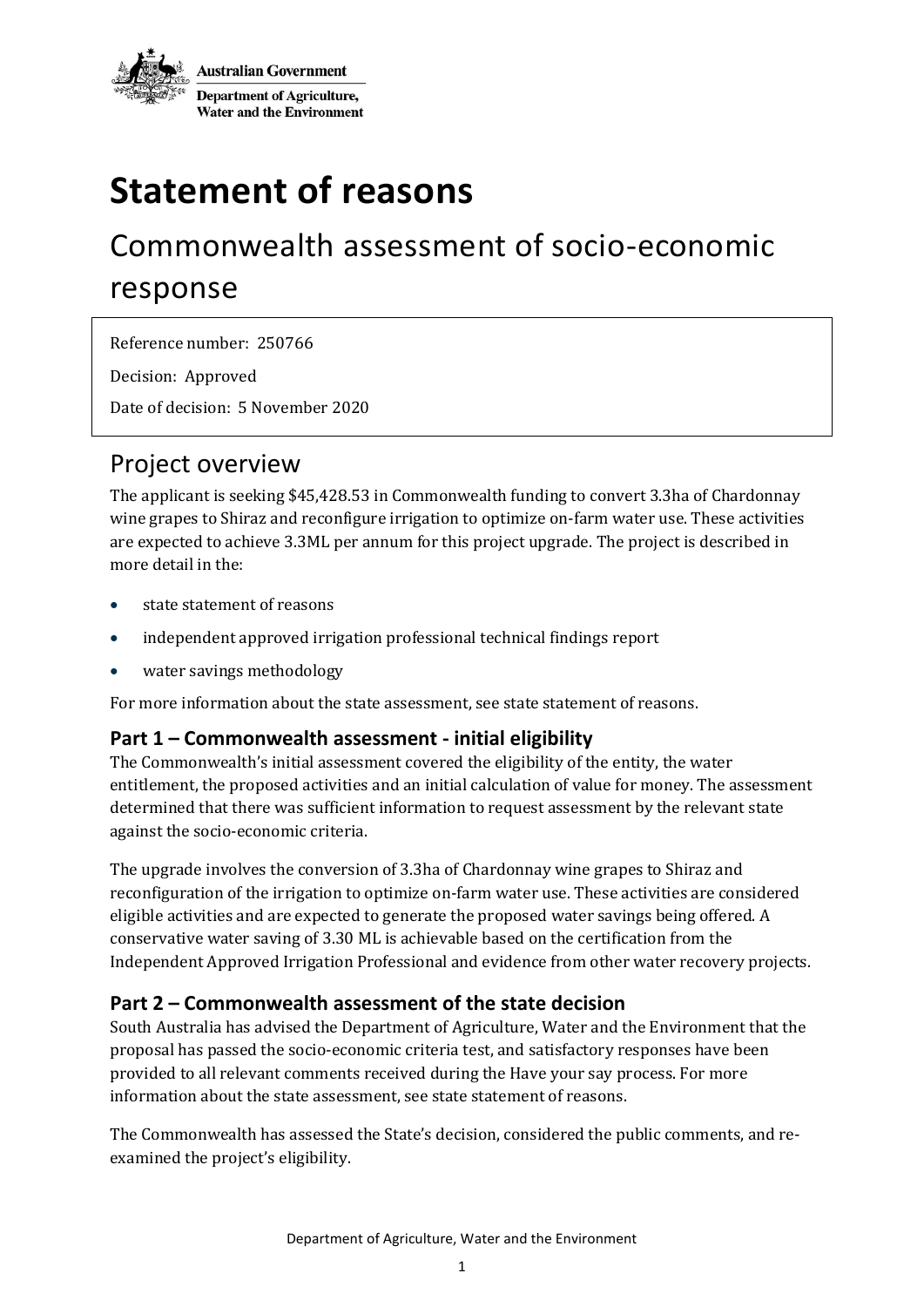Based on this information, the proposed activities are likely to have neutral to positive socioeconomic impacts:

- The proposed activities are all eligible water efficiency measures that will produce water savings sufficient to cover the water entitlements to be provided to the Commonwealth Environmental Water Holder, as stated in the independent approved irrigation professional's [technical report.](file://///act001cl08fs02/watermog$/CorpData/Efficiency%20Measures/COFFIE/WEPS/WEPS%20-%20Info%20relating%20to%20new%20program/WEPs%20Project%20Folders/Loyd%202020-002707E/Phase%201%20-%20Stage%204%20-%20New%20Assessment%20Package/16-Lloyd%20-%20IAIP%20Technical%20Report.pdf) For more information about the report, see state statement of reasons.
- Crop productivity will be maintained or increased as a result of the works leading to positive socio-economic outcomes for the applicant and the community.
- Local contractors will undertake part of the works which will provide flow on benefits to local businesses and communities.
- There is no planned reduction in employment.
- Upgraded infrastructure will contribute to the long-term sustainability of the business and region.
- There is no hydrological connection, or no significant change to the hydrological flows between the property and nearby water bodies used for social or cultural reasons, and therefore no social or cultural impacts.
- Taking into account the projects previously approved under the WEP, implementing this project would not result in cumulative impacts beyond those already considered in this assessment
- There will be no negative effect on any stream flow, or wetland that has been used for recreational activity by the local community.
- There will be no impact on local community weirs, storages, or parks therefore no impact community amenity.
- The water savings retained by applicants will:
	- increase water available for consumption by reducing water losses that are currently not available to the consumptive pool
	- reduce demand on the consumptive pool once the project is completed by reducing the need for water delivery to a greater volume than the water entitlements to be provided to the Commonwealth Environmental Water Holder
	- improve the applicant's resilience to climate and water variability

On this basis, the proposed project is likely to have positive socio-economic outcomes.

#### **Part 3 – Commonwealth response to public comments**

Most public comments were responded to by the relevant jurisdiction.

Additional responses by the Commonwealth are:

• The maximum funding available to the applicant is limited to the total cost of the proposed works. The total funding including administration must not exceed 1.75 times the value of the water.